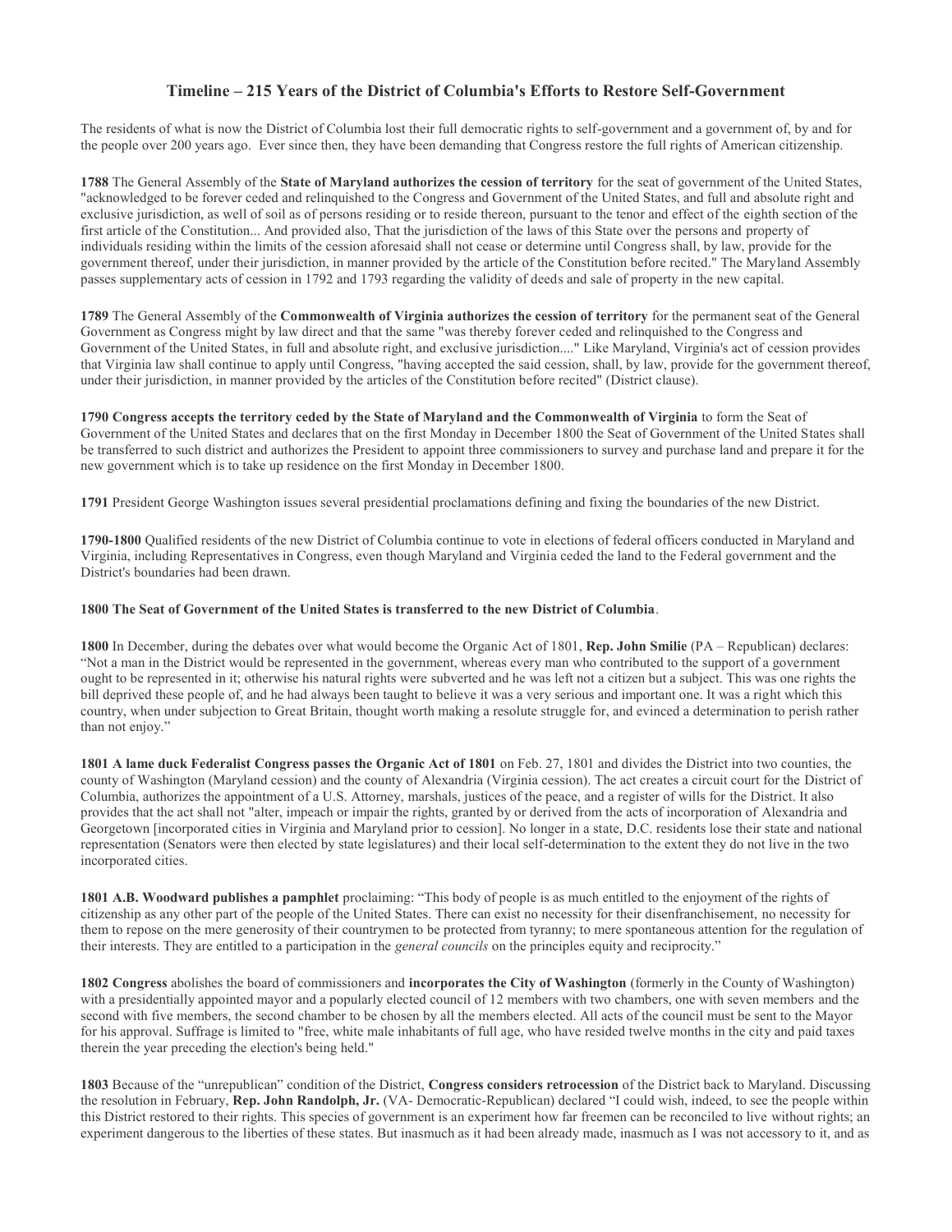at some future time its deleterious effects may be arrested, I am disposed to vote against the resolution."

**1803 Rep. John Smilie** (PA-Republican) countered: "**Here, the citizens would be governed by laws, in the making of which they have no voice – by laws not made with their own consent**, but by the United States for them – by men who have not the interest in the laws made that legislators ought always to possess – by men also not acquainted with the minute and local interests of the place, coming, as they did, from distances of 500 to 1,000 miles." He added "You may give them a charter, but of what avail will this be, when Congress may take it away at any moment? They would continue forever to be ultimately governed by a body over whom they had no control." After much debate, the resolutions on retrocession failed 66 to 26.

**1804** Congress extends the 1802 charter 15 years and provides for the direct election of both houses of the Council, each with nine members.

**1804-1805 Congress again considers retrocession** of all parts of the District except the City of Washington (i.e., Alexandria, Alexandria County, Georgetown and Washington County). **Rep. Ebenezer Elmer** (NJ-Republican) argued that **District residents are "as much the vassals of Congress** as the troops that garrison your forts, and guard your arsenals. **They are subjects,** not merely because they are not represented in Congress, but also **because they have no rights as freemen secured to them by the Constitution**. They have natural rights as men, and moral agents; they may have some civil rights constructively secured to them by the Constitution; but have not one political right defined and guaranteed to them by that instrument, while they continue under the exclusive jurisdiction of Congress." After much debate, Congress again rejected retrocession.

**1812** Congress amends the charter of the City of Washington to enlarge the council, now consisting of an elected board of aldermen (8 members) and an elected board of common council (12 members). The Mayor is to be elected by the two boards in a joint meeting. Congress also expands the corporation's taxing authority and authority to develop public institutions, although subject to the approval of the President (including the budget) since the Mayor will no longer be a Presidential appointee.

**1812** Congress confers certain powers upon a levy court or board of commissioners for the County of Washington (part of Maryland cession not included in the city of Washington) primarily dealing with taxes for public improvements such as roads and bridges. The board has seven members designated by the President from existing magistrates in the county.

**1820** Congress repeals the 1802 and 1804 acts and reorganizes the government of the City of Washington by providing for a popularly elected Mayor. Existing elected council continued.

**1820** In *Loughborough v. Blake* (18 U.S. (5 Wheat) 317 (1820), the Supreme Court held that **"the constitution does not consider [District citizens] want of a representative in Congress as exempting it from equal taxation."** This means it IS constitutional to have taxation without representation!

**1822** A **Committee of Twelve**, appointed "pursuant to a resolution of a meeting of the Inhabitants of the City of Washington," **requests from Congress a republican form of government** and the right to sue and to have federal representation "equal to citizens who live in States. ... The committee confess that they can discover but two modes in which the desired relief can be afforded, either by the establishment of a territorial government, suited to their present condition and population, and restoring them, in every part of the nation to the equal rights enjoyed by the citizens of the other portions of the United States, or by a retrocession to the states of Virginia and Maryland, of the respective parts of the District which were originally ceded by those states to form it." Washington City residents were not interested in retrocession, however.

**1824** Led by Stevens Thomson Mason, George Mason's grandson, **Alexandrians mount their first local retrocession movement**, but find limited support.

**1825** On December 28, a **Committee of Thirteen** sends a ten-page Memorial to Congress "praying for an amelioration of their civil and political condition" and says that they should be treated at least as well as territories.

**1832 Alexandrians**, particularly merchants, feeling they were receiving less favorable treatment than District residents on the Maryland side of the Potomac, **begin to more seriously push for retrocession**. On January 24, elected officials of Alexandria City held an advisory referendum on retrocession that failed 419 against to 310 for it.

**1835** The **Common Council of Alexandria** appointed a committee of Francis l. Smith, Robert Brockett, and Charles T. Stuart "attend to the interests of the Town before Congress." They presented an 11 page memorandum to the District Committee **urging retrocession** and saying "that we are a disfranchised people, deprived of all those political rights and privileges, so dear to an American citizen…."

**1838** The **Maryland Senate creates a select committee on the retrocession of Georgetown** to Maryland. Although the committee recommended taking Georgetown back, a vote sponsored by the Board of Common Council of Georgetown revealed that **only 139 of 549 Georgetown residents favored retrocession**. Congress instructed the Committee on the District of Columbia to re-examine retrocession, but Committee reported on April 11 against it. Various retrocession bills were introduced in Congress from 1838-1841, especially after Congress refused to recharter District banks.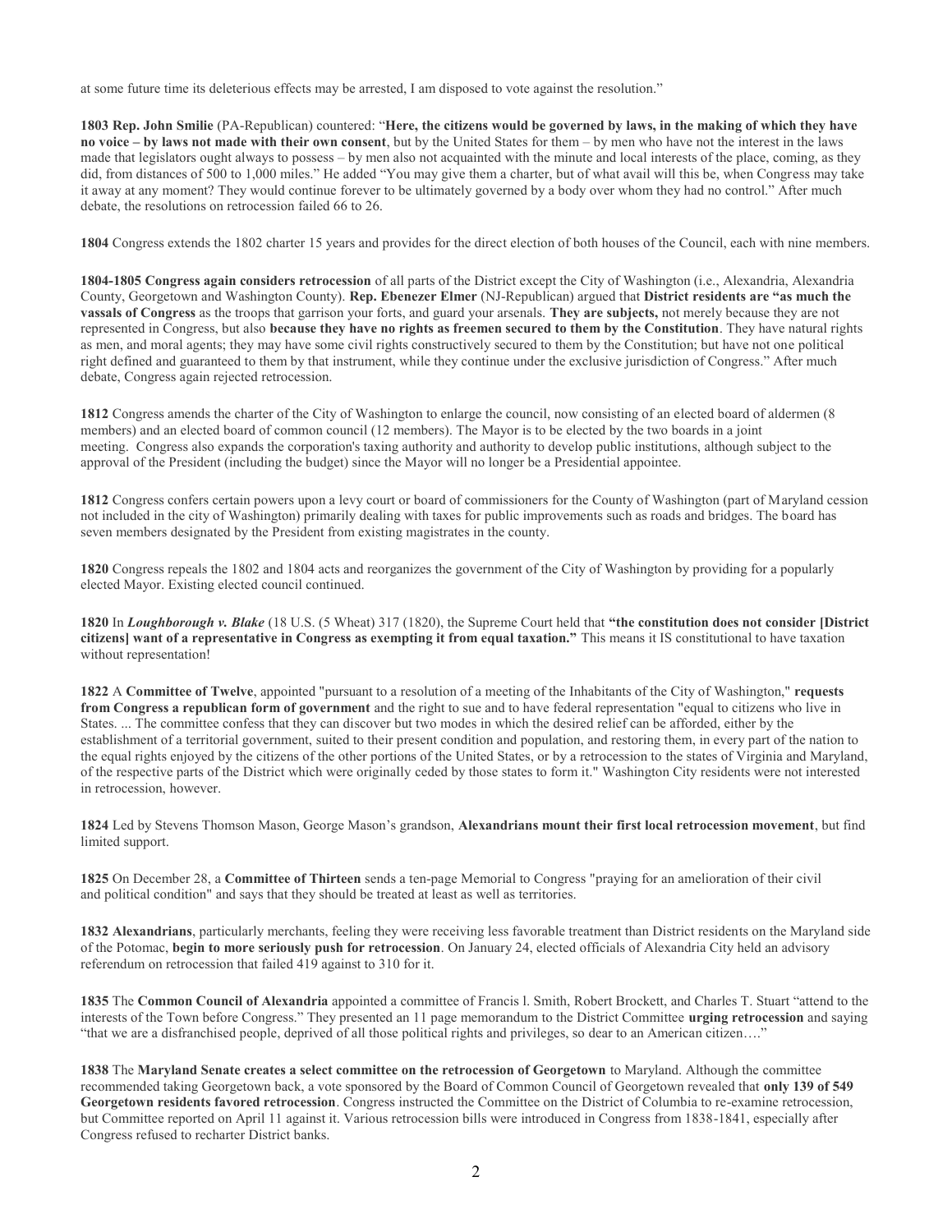**1841** In his inaugural address, **President William Henry Harrison** says "Amongest the other duties of a delicate character which the President is called upon to perform is the supervision of the government of the Territories of the United States. Those of them which are destined to become members of our great political family are compensated by their rapid progress from infancy to manhood for the partial and temporary deprivation of their political rights. It is in this District only where American citizens are to be found who under a settled policy are deprived of many important political privileges without any inspiring hope as to the future. ... **Are there, indeed, citizens of any of our States who have dreamed of their subjects in the District of Columbia?** ... The people of the District of Columbia are not the subjects of the people of the States, but free American citizens. Being in the latter condition when the Constitution was formed, no words used in that instrument could have been intended to deprive them of that character."

**1846** Congress, **the Virginia Legislature and the City of Alexandria approve the retrocession of the county and town of Alexandria** (what is now Arlington County and the City of Alexandria) back to Virginia, decreasing the size of D.C. by a third. The referendum on retrocession passes 763 for to 222 against. Residents of Alexandria City approve the retrocession (734 for to 116 against), while residents of Alexandria County, disapprove it (29 for to 106 against).

**1848** Congress reorganizes the government of the City of Washington, approving a new charter that allows voters to elect the Board of Assessors, the Register of Wills, the Collector, and the Surveyor. It abolishes the property qualifications for voting and extends voting rights to all white male voters who pay a one dollar yearly school tax.

## **1850 Congress ends the slave trade in D.C.**

**1862** On **April 16th, "Emancipation Day,"** nine months before the Emancipation Proclamation is issued, Congress passes the **District of Columbia Compensated Emancipation Act** abolishing slavery in D.C. and compensating owners of the 3,100 freed slaves, and establishes a school system for African-American residents.

**1867 Congress grants the vote to every male person "without any distinction on account of color or race"** who is not a pauper or under guardianship, is twenty-one or older, who has not been convicted of any infamous crime and has not voluntarily given "aid and comfort to the rebels in that late rebellion," and who has resided in the District for one year and three months in his ward. **African Americans make up 33%** of the District's **population** and wield considerable political power.

**1868 D.C.'s Rosa Parks, Kate Brown**, an African American employee of the U.S. Senate, took the train to Alexandria and took a seat in the car reserved for white "ladies." When she tried to return in the same car, she was told to leave the car and refused saying " I bought my ticket to go to Washington in this car, and I am going in it; before I leave this car I will suffer death." Railroad staff and security guards dragged her out of the car and so badly beat her that she ended up in the hospital. The Senate Committee on D.C. investigated the matter and she filed a lawsuit against the railroad. The case went to the Supreme Court, which ruled in her favor in 1873 and awarded her \$1,500 in damages.

**1871** Congress repeals the charters of the cities of Washington and Georgetown and creates the **Territory of the District of Columbia**. The Territory will have a Presidentially appointed Governor and Secretary to the District, subject to Senate confirmation, a bicameral legislature with a Presidentially appointed upper house and Board of Public Works, both subject to Senate confirmation, and a popularly elected 22 seat House of Delegates, and **a nonvoting Delegate to the House of Representatives**. **Norton P. Chipman** is D.C.'s first nonvoting Delegate to the U.S. House of Representatives. Nevertheless, D.C. voters lose the right to elect their Governor and the upper house of their legislature.

**1874 Congress removes all elected Territorial officials, including the nonvoting Delegate in Congress**, temporarily replaces the Territorial government with three Presidentially appointed commissioners, and places an officer of the Army Corps of Engineers in charge, under the general supervision and direction of the commissioners, of public works in the District. The First and Second Comptroller of the Treasury are appointed to a board of audit to audit the Board of Public Works and the Territorial Government's financial affairs.

**1878** Congress passes the **Organic Act of 1878** which declares that the **territory ceded by the State of Maryland to Congress** for the permanent seat of government of the United States shall continue to be the District of Columbia and that it shall be **organized as a municipal corporation of which the officers shall be three Presidentially appointed commissioners**, one of whom shall be an officer of the Army Corps of Engineers. The board of the metropolitan police, the board of school trustees, the offices of the sinking-fund commissioners, and the board of health are abolished and their duties and powers transferred to the Commissioners. The Commissioners' proposed annual budget must be approved by the Secretary of the Treasury and by Congress. The **federal payment is set at fifty percent of the budget** Congress approves. Congress must also approve any public works contract over \$1,000.

**1879** The court in *Roach et al. vs. Van Riswick* decided that Congress has no capacity under the Constitution to delegate its delegated powers by bestowing general legislative authority upon the local government of the District of Columbia and declared the act of the District's legislative assembly upon which the suit was brought inoperative and void.

**1880** According to the Census, the District had 177,638 people in 1880 and 203,459 in 1885. The 1880 census figure for the District was more than Nevada (62,265), Delaware (146,654) and Oregon (174,767).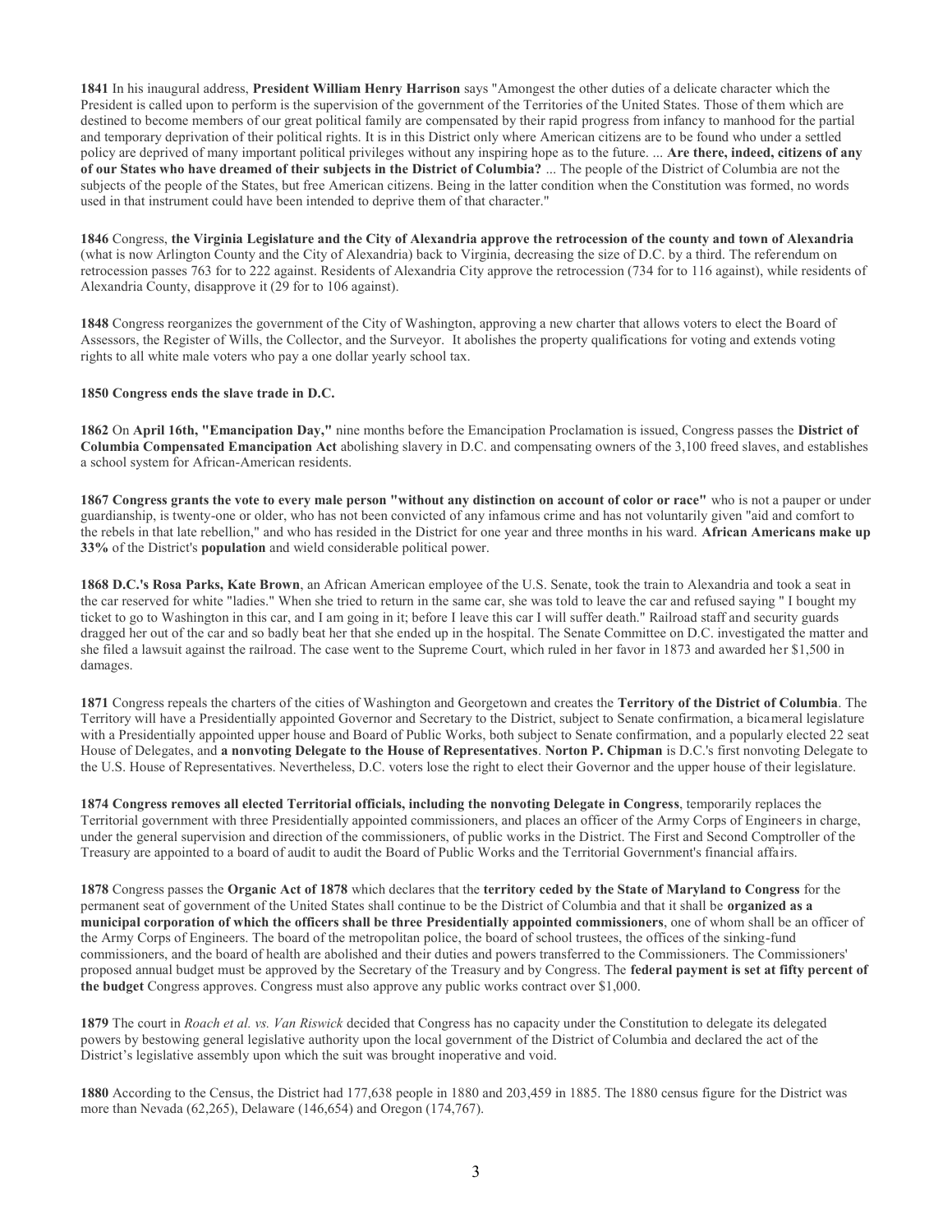**1888** In *Callan v. Wilson* (127 U.S. 540 (1888)), the **Supreme Court held that the right to trial by jury extends to District residents.**

**1888** Conservative newspaperman **Theodore Noyes** of *The Washington Star* **launches campaign for congressional representation and strongly opposes real democracy**. Noyes writes, "National representation for the capital community is not in the slightest degree inconsistent with control of the capital by the nation through Congress." **Sen. Henry Blair of New Hampshire introduces the first resolution for a constitutional amendment for D.C. voting rights** in Congress and in the Electoral College, which fails to pass.

**1888** According to a March 10, 1888 editorial in the Washington Star, District taxpayers "paid into the national treasury from the commencement of the excise tax law in 1862 \$6,454,907.03, a larger amount than that derived from Alabama, Arkansas, Maine, Mississippi, Nevada, South Carolina or Vermont."

**1899** A political scientist describes the **Board of Trade**—which **supports congressional voting rights only**—as providing D.C. with the ideal form of local government through a **"representative aristocracy."**

**1902** A joint resolution is introduced in Congress to direct the Attorney General to bring suit over the constitutionality of the retrocession of Alexandria and Alexandria County to Virginia, but it died in committee.

**1902 Senator Jacob Gallinger** (R-NH), Chairman of the Senate's Committee on the District of Columbia, **introduces a resolution to amend the Constitution and a make a state of the District of Columbia.**

**1915 President William Howard Taft** writes in National Geographic about whether some of the ground lost to Virginia, particularly some acreage along the shoreline, can be retrieved for the District, but nothing comes of his proposal.

**1917** Resolutions in the House and Senate proposed an amendment authorizing Congress to grant District residents representation in Congress, but the U.S. entrance into World War I put them on the back burner.

**1919 Congress reduces the federal payment to forty percent**. The Board of Trade and the Chamber of Commerce advocate congressional voting rights and oppose home rule.

**1925** Congress abandons a fixed percentage federal payment and gives the commissioners authority to raise local taxes.

**1929** Theodore W. Noyes, in a nationwide WMAL radio address in March, asked "Will not every red-blooded American who hears me tonight respond hopefully and vigorously to the District's appeal for political equality? How long, O Americans, must we of Washington be compelled to say and to sing: 'My county, 'tis of thee Not land of liberty, For District folks; Where rights for which the fathers died Are now denied and crucified, Mock'd at as jokes'?"

## **1935 The California legislature passes a resolution recommending Congress amend the Constitution to grant D.C. representation in Congress.**

**1938** The District Suffrage League feels the many proposals pending in Congress gave the impression that District citizens didn't know what they wanted. A **Citizens' Conference** of 271 local organizations finances a **plebiscite** with two questions — "[D]o you want to vote for President and for members of Congress from the District of Columbia?, and do you want to vote for officials of your own city government in the District?" The District Suffrage League set up voting places in 38 public schools, and on April 29th dressed up like Paul Revere and paraded in the streets to publicize the event. **95,538 people vote** on April 30th, most supporting both measures.

**1939** Rep. Haton W. Sumners (TX) introduces H.J. Res. 257 that would give Congress the power to provide national representation for the District "no greater than that of the people of the States." The House Judiciary Committee favorably reports the resolution after it is amended to give D.C. representation in the House only, with the majority and minority leaders of both houses supporting it. The bill dies in the Rules Committee because of concerns about provisions that would enable Congress to delegate significant control of local affairs to D.C. residents.

**1940 Congress grants District residents the same access to the federal courts as that available to residents of the states** (diversity jurisdiction). The Supreme Court, in *National Mut. Ins. Co. v. Tidewater Transfer Co., Inc.*, 337 U.S. 582 (1949), upholds that act.

**1943** Board of Trade appears before Senate Committee to support representation in Congress but opposes local self-government.

**1952 President Truman** transmits Reorganization Plan No. 5 of 1952 to Congress to streamline the District's government by transferring over 50 boards and commissions to the Commissioners. When transmitting the plan to Congress, he states **"I strongly believe that the citizens of the District of Columbia are entitled to self-government.** I have repeatedly recommended, and I again recommend, enactment of legislation to provide home rule for the District of Columbia. Local self-government is both the right and the responsibility of free men. **The denial of self-government does not befit the National Capital of the world's largest and most powerful democracy**. Not only is the lack of self-government an injustice to the people of the District of Columbia, but it imposes a needless burden on the Congress and it tends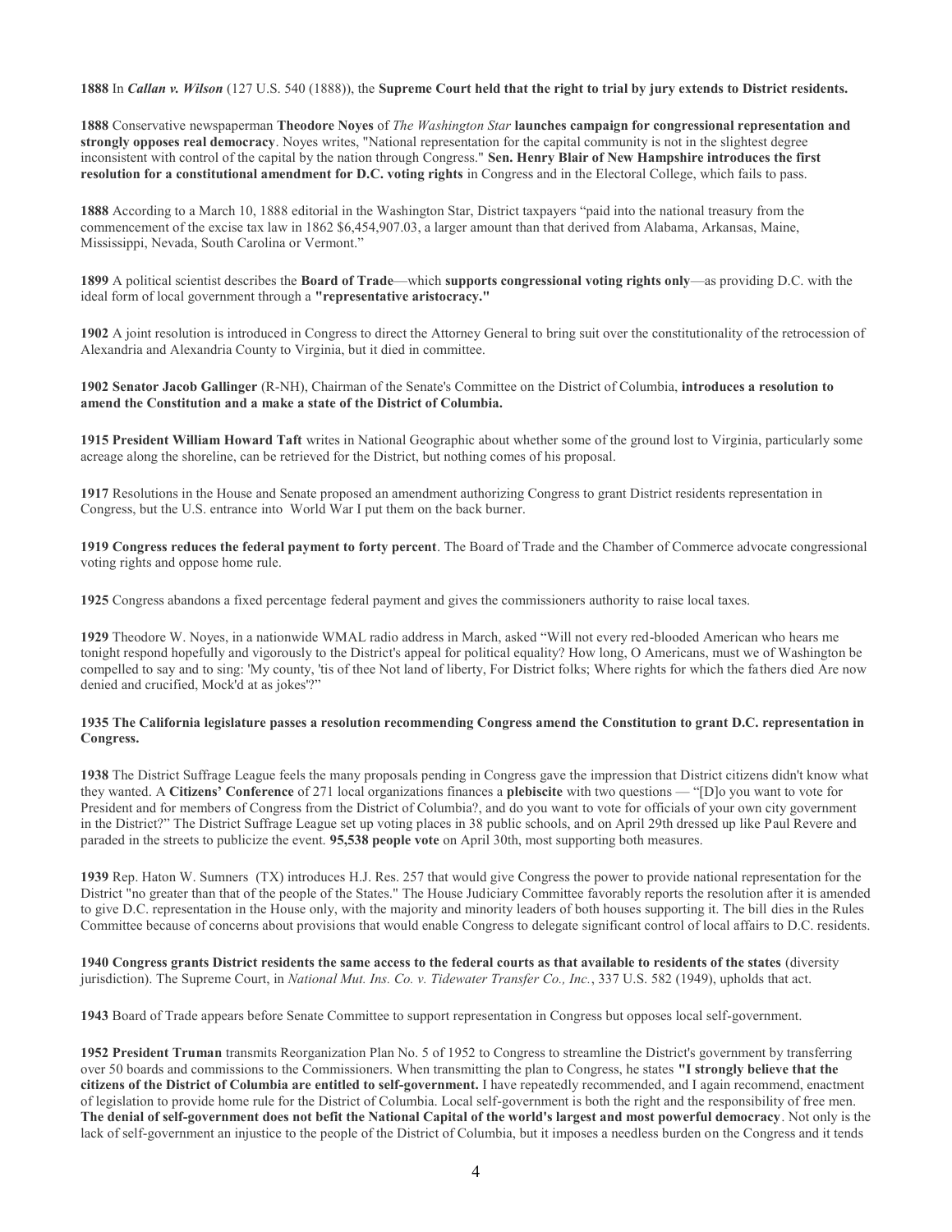to controvert the principles for which this country stands before the world."

**1955** Although D.C. residents have no right to self-government or to elect any governmental official**, Congress passes a D.C. election law** that establishes board of elections, establishes procedures for registration, nominations, and voting for officials of political parties (national committee men and women, delegates to presidential nominating conventions, and local party officials).

1**959** As part of an effort to break the deadlock over civil rights legislation, the Senate passes 63 to 25 an anti-poll tax bill that includes D.C. voting rights. The House kills the anti-poll tax amendment, and efforts at Congressional voting rights for D.C. ultimately fail. However, from this develops the resolution for the 23rd amendment giving District residents the right to vote for President.

**1960** Segregationist Rep. John McMillan favors a D.C. vote for president and vice president, says a struggle for home rule will cripple the campaign for the national vote. **McMillan thinks the national vote should "satisfy" DC residents "at least for a while."**

**1960** The House passes the resolution for the 23rd Amendment on June 15, 1960 and the Senate agrees to the bill on June 16, 1960. Most D.C. residents favor of the Amendment, including *The Washington Post*. The national campaign is largely bi-partisan. D.C.'s three commissioners pass a resolution supporting the measure, which they send to every State capital. The Citizens Committee for the Presidential Vote is formed, primarily financed by a \$25,000 trust left by the late *Washington Star* editor, Theodore W.Noyes.

**1961 By March 29, 1961, the 23rd Amendment to the Constitution is ratified by 39 states, one more than necessary**. It gives D.C. the same number of electors in the electoral college that it would be entitled to if it were a state, but no more than the least populous state. Following ratification of the 23<sup>rd</sup> amendment, **President John F. Kennedy** stated "The speed with which this Constitutional amendment was approved by the required number of States *[286 days or two days less than the repeal of prohibition]* demonstrates the interest of the nation at large in providing to all American citizens the most valuable of human rights – the right to share in the election of those who govern us. … It is equally import that residents of the District of Columbia have the right to select officials who govern the District. **I am hopeful that the Congress**, spurred by the adoption of the 23<sup>rd</sup> amendment, will act favorably on legislative proposals to be **recommended by the Administration providing the District of Columbia the right of home rule**."

**1964 D.C. voters vote for President for the first time since** the creation of the District in **1800**, but only get "three fourths" of a vote since D.C. is limited to three electoral votes regardless of its population, which at the time would have merited two seats in the House.

**1967** Thinking he might reduce tensions in D.C. and prevent riots like those occurring in other U.S. cities, **President Lyndon Johnson** transmits **Reorganization Plan No. 3 of 1967** to Congress. It creates a Presidentially appointed Council of nine members and a Presidentially appointed Commissioner and Assistant Commissioner of the District of Columbia (Mayor and Deputy Mayor equivalents), eliminating the office held by an officer of the Corps of Engineers. President Johnson notes that the commissioner form of government was designed for a city of 150,000 people and that "(t)oday Washington has a **population of 800,000.** ... The proposed reorganization is in no way a substitute for home rule. As I stated in my Message on the Nation's Capital, the plan 'will give the District a better organized and more efficient government... but only home rule will provide the District with a democratic government - of, by and for its citizens.' I remain convinced more strongly than ever the Home Rule is still the truest course. **We must continue to work toward that day - when the citizens of the District will have the right to frame their own laws, manage their own affairs, and choose their own leaders. Only then can we redeem that historic pledge to give the District of Columbia full membership in the American Union.**" He appoints **Walter Washington** "Mayor" and Thomas Fletcher "Deputy Mayor" and John Hechinger as Council Chairman.

**1968 Congress authorizes D.C. to have an elected school board**. D.C. citizens vote for school board members, their first vote for any local body since the territorial government was dissolved in 1874.

**1969 President Richard M. Nixon** supports D.C. Home Rule and voting rights. He says: "The District's citizens should not be expected to pay taxes for a government which they have no part in choosing - or to bear the full burdens of citizenship without the full rights of citizens." During his presidency, Nixon advances the cause by establishing a "state level" court system (D.C. courts had been combined with federal courts since 1801), proposing a non-voting delegate to Congress, and establishing the Nelson Commission to study local governance.

**1970 Congress passes the District of Columbia Election Act of 1970** that gives D.C. the right to elect a non-voting delegate to the House of Representatives, the first since 1874 and a right already enjoyed by American Samoa, Guam, Puerto Rico, and the Virgin Islands.

**1970** D.C. alternative journalist **Sam Smith publishes "A Case for Statehood"** in the June edition of the D.C. Gazette**. The D.C. Statehood Party is formed** with Julius Hobson its first candidate for nonvoting Delegate.

**1971** D.C. voters elect **Walter Fauntroy** as their **second nonvoting Delegate** to House of Representatives. Rep. Ron **Dellums (D-CA) introduces a D.C. statehood bill**.

**1973** Congress passes the **D.C. Self-Government and Governmental Reorganization Act (Home Rule Act)** providing for an elected Mayor, 13 member Council and Advisory Neighborhood Commissions and delegating certain powers to the new government, subject to Congressional oversight and veto. The new government is prohibited from taxing Federal property and nonresident income and from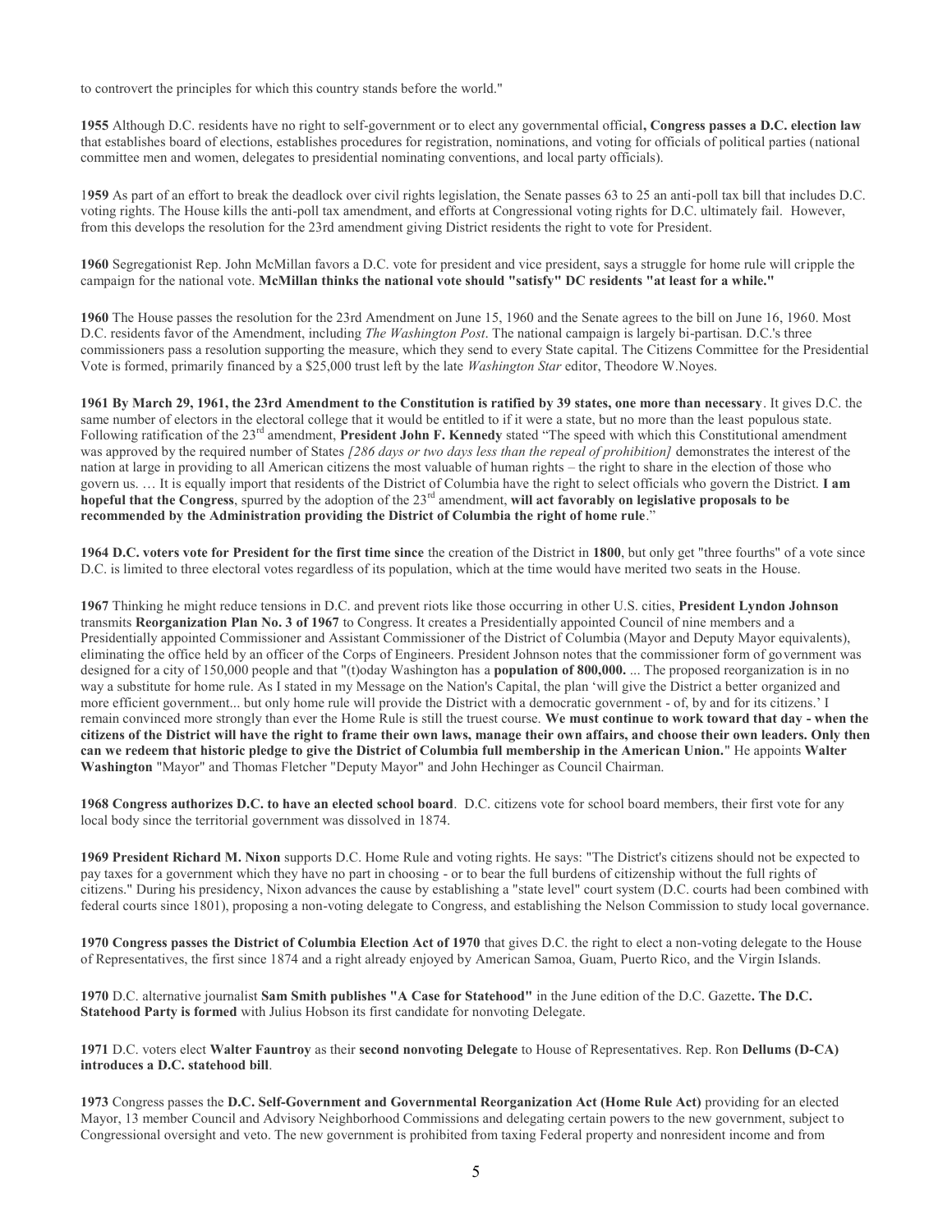changing the Federal building height limitation, altering the court system or changing the criminal code until 1977. Congress retains a legislative veto over Council actions and must approve the District's budget. All District judges are Presidential appointees. A "floating" federal payment is retained. Planning and zoning are to be governed by a mixture of District and Federal agencies.

**1974** D.C. voters **elect Walter Washington as their first elected Mayor since 1870** and their first elected Council, headed by Chairman Sterling Tucker, since 1874.

**1977 President Carter** announces his support for full voting rights for D.C. in Congress. Vice President Walter Mondale says "We believe there is no justification for denying citizens equal representation at the federal level because they happen to reside in the District of Columbia."

**1978 Congress amends the Home Rule Act** to add **recall, initiative and referendum provisions** and makes a number of changes address the problems of delay and federal intrusions into purely local decisions.

**1978** Congress passes a **Constitutional amendment** to give D.C. full Congressional voting rights (two Senators and Representatives) and full representation in the Electoral College. The states have seven years to ratify it.

**1979 An initiative to hold a Statehood Constitutional Convention** is filed. Congress rejects the Council's bill on the location of chanceries, an example of the Federal interference in local land use decisions.

**1980 D.C. voters overwhelmingly approve Initiative Measure No. 3, the District of Columbia Statehood Constitutional Convention Initiative of 1979** (90,533 or 60% of the voters in favor and 60,072 against).

**1981 D.C. voters elect 45 delegates to the Statehood Constitutional Convention**. Congress rejects the Council's revision to the D.C. sexual assault law.

**1982** The convention, of which D.C. statehood activist Charles Cassell is elected President, completes its work in three months. On November 2, **D.C. voters ratify the "Constitution for the State of New Columbia"** (61,405 or 52.8% of the voters in favor and 54,964 against) and authorize the electing of two Statehood or "Shadow" Senators and a Representative to promote statehood (this provision is not implemented until 1990).

**1983** A petition for statehood, including the 1982 constitution ratified by the voters, is sent to Congress, where no action is taken on it.

**1985** The **1978 constitutional voting rights amendment dies** after only 16 states ratify it (Oregon, Minnesota, Wisconsin, Iowa, Michigan, Ohio, West Virginia, Maryland, New Jersey, Connecticut, Rhode Island, Massachusetts, Maine, Louisiana, Hawaii and Delaware). **D.C. Delegate Walter Fauntroy** introduces H.R. 325, the **New Columbia Admission Act** and **Sen. Edward Kennedy** (D-MA) introduces S.293, a companion bill. **Subcommittee hearings** are held in the **House** but no other action is taken on either bill.

**1987** The D.C. **Council revises the Constitution for the State of New Columbia** and transmits it to both Houses of Congress. After the House District of Columbia Committee approves a statehood bill, Committee Chair, **Rep. Ron Dellums** (D-CA), says **"**There should be no colonies in a democracy, and the District of Columbia continues to be a colony." Unfortunately, the bill never reaches the House floor.

**1988** For the first time, the **Democratic Party's platform supports statehood** for the District of Columbia.

**1989** D.C. Delegate Walter **Fauntroy re-introduces the New Columbia Admission Act** as H.R. 51, which is cosponsored by 61 House members. **Sen. Edward Kennedy (D-MA) introduces S. 2647**, a companion bill, which has five cosponsors. No action is taken on either bill.

**1990 D.C. residents elect their first statehood senators and representative.** The positions were first authorized in 1982 when the statehood constitution was approved. **Eleanor Holmes Norton** is elected as the District of Columbia's third nonvoting delegate, succeeding Walter Fauntroy.

**1991** D.C. Delegate Eleanor Holmes **Norton introduces H.R. 2482**, the New Columbia Admission Act. The **House District of Columbia Committee's Subcommittee** on the Judiciary and Education **holds hearings and reports bill to full committee**. **Sen. Edward Kennedy (D-MA) reintroduces** the New Columbia Admission Act as **S. 2023** with 17 cosponsors, but no action is taken on the bill.

**1992** The **House District of Columbia Committee amends and reports a clean bill** (H.R. 4718; House Report 102-909), but no further action is taken.

**1992** The House of Representatives, with a new Democratic majority, grants the **D.C. Delegate a limited vote in the Committee of the Whole.**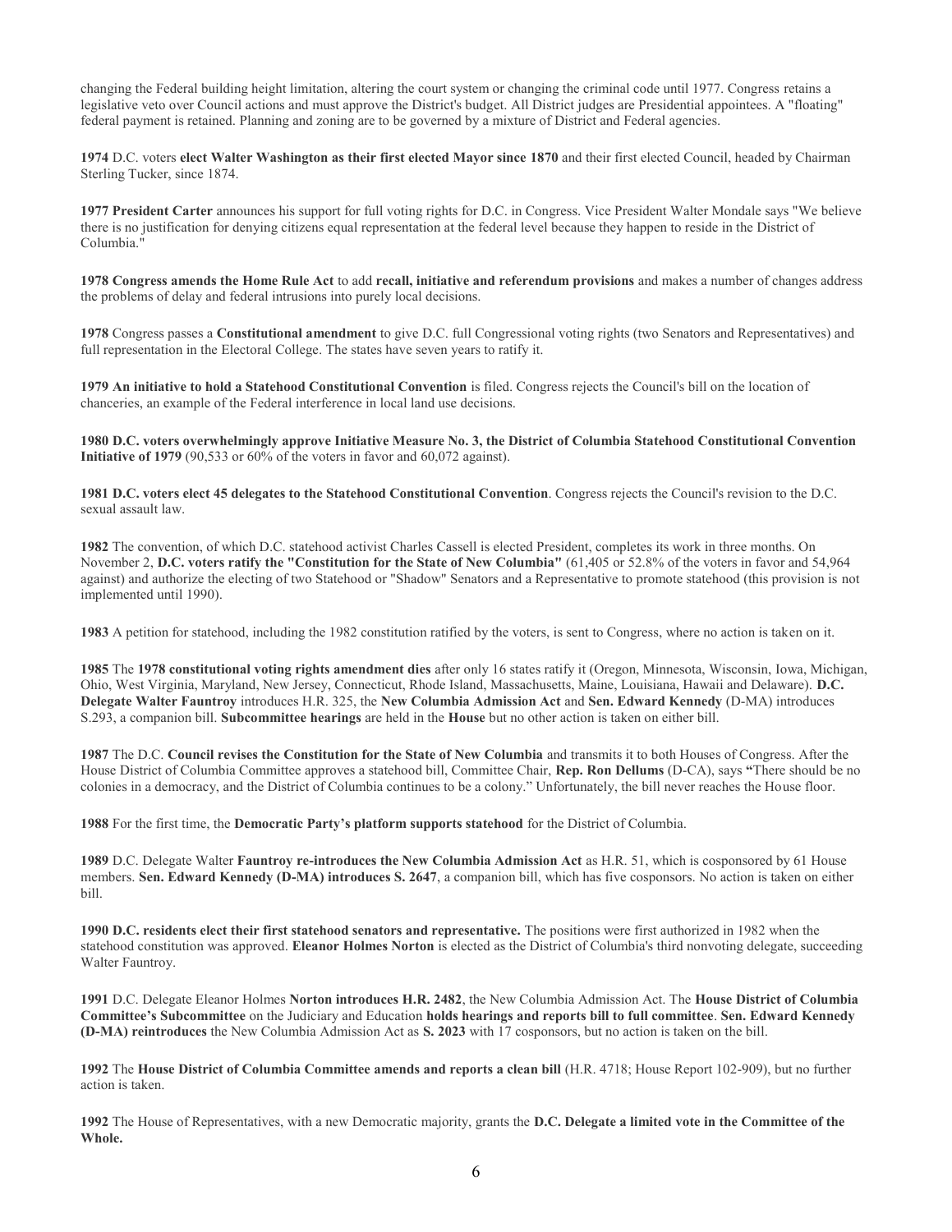**1992 The Democratic Party's platform** says that "we need fair political representation for all sectors of our country—including the District of Columbia, which deserves and must get **statehood** status."

**1993** D.C. Delegate Eleanor Holmes **Norton re-introduces H.R. 51** with 81 cosponsors. The House District **Committee favorably reports the bill** out of committee; but in **first full House vote on statehood ever**, **it fails** (153 to 277).

**1993 Sen. Edward Kennedy** (D-MA) **introduces** a companion bill, **S. 898**, with 17 cosponsors, but no action is taken on it. **Sen. Paul Simon** (D-IL) notes on the bill's introduction that: " As Chairman of the Constitution Subcommittee, **I … am persuaded that a constitutional amendment is not required**. … For the approximately three-quarters of a million people who are District residents, statehood is along time in coming and critically needed today. … The legislation we introduce today will adopt that Constitution [that District voters approved in 1982] and grant statehood to the District. District residents have spoken out for statehood for many years and it is time for their status to evolve to full statehood. The people of the District of Columbia … serve bravely in our Armed Forces but cannot vote for the men and women in the House and Senate who make the war declaration. …District residents pay taxes and have no Federal representation. Taxation without representation was wrong in 1775 and it is wrong today. District residents face the anomalous situation of being host to Congress and having no say in Congress**. We ought not to have second-class citizenship in this Nation. Accepting the District of Columbia as a State will once and for all end that inequity for these American citizens."**

**1995** D.C. Delegate Eleanor Holmes **Norton reintroduces H.R. 51** with one cosponsor, but no action is taken on the bill.

**1995** The **D.C. Delegate's vote in the House Committee of the Whole is revoked**. Congress authorizes the President to appoint the District of Columbia Financial Responsibility and Management Assistance Authority (**Control Board)**, which **replaces the elected school board with an appointed board**. The law also creates the Office of Chief Financial Officer for the District of Columbia.

**1996 The Democratic Party's platform** says that "we believe all Americans have a right to fair political representation -- including the citizens of the District of Columbia who deserve full self-governance, political representation, and **statehood.**"

**1997** Congress strengthens the **Control Board** by giving it **total control over D.C.'s courts, prisons and pension liabilities** (much of that \$5 billion in unfunded liabilities is from the pre-Home Rule era), increased control over Medicaid and **removes nine D.C. agencies from the Mayor's authority**. The **Federal Payment provisions are repealed**. Locally elected officials can regain authority after four consecutive balanced budgets.

**1998** D.C. voters vote on a **medical marijuana initiative (Initiative 59),** but the **Barr Amendment prohibits spending money to even count the ballots**. U.S. District Court Judge Richard Roberts rules in 1999 that ballots can be counted (69% of the voters favored the initiative), but Congressional riders prohibit implementing the initiative.

**1998 Twenty D.C. citizens (***Adams v. Clinton***)** sue the President, the Clerk and Sergeant At Arms of the U.S. House of Representatives, and the Control Board seeking declaratory judgments and injunctions to redress their deprivation of their democratic right (1) to equal protection or "the right to stand on an equal footing with all other citizens of the United States," (2) to enjoy republican forms of government, (3) to be apportioned into congressional districts and be represented by duly elected representatives and Senators in Congress, and (4) to participate through duly elected representatives in a state government insulated from Congressional interference in matters properly with the exclusive competence of state governments under the 10th Amendment.

**1998** Another lawsuit, *Alexander v. Daley,* is filed by 57 District residents and the District government against the Secretary of Commerce, the Clerk and Sergeant of Arms of the U.S. House of Representatives, and the Secretary and Sergeant of Arms of the U.S. Senate alleging violations of their equal protection and due process rights and privileges of citizenship and seeking voting representation in both houses of Congress.

**1998** Maryland **Governor Parris N. Glendening publicly opposes retrocession** of the District of Columbia to Maryland.

**1999 President Bill Clinton vetoes H.R. 2587**, the "District of Columbia Appropriations Act, 2000" **because it contains numerous riders that "are unwarranted intrusions into local citizens' decisions about local matters."** Specifically, the bill prohibits (1) the use of Federal AND District funds for petition drives or civil actions for voting representation in Congress; (2) limits access to representation in special education cases; (3) prohibits the use of Federal AND District funds for abortions except where the mother's life was in danger or in cases of rape or incest; (4) prohibits the use of Federal AND District funds to implement or enforce a Domestic Partners Act; (5) prohibits the use of Federal AND District funds for a needle exchange program and District funding of any entity, public OR private that has a needle exchange program, even if funded privately; (6) prohibits the D.C. Council from legislating regarding controlled substances in a manner that any state could do; and (7) limits the salary that could be paid to D.C. Council Members.

**2000** A **three judge panel of the U.S. District Court** for the District of Columbia, in the consolidated lawsuit of *Adams v. Clinton* and *Alexander v. Daley*, finds it has authority to only rule on the issue of apportionment and representation in the House and **holds that inhabitants of the District are not unconstitutionally deprived of their right to vote for voting representation in the House**. The court remands the issues of voting representation in the Senate and *Adams'* challenge to the existence of the Control Board to the single District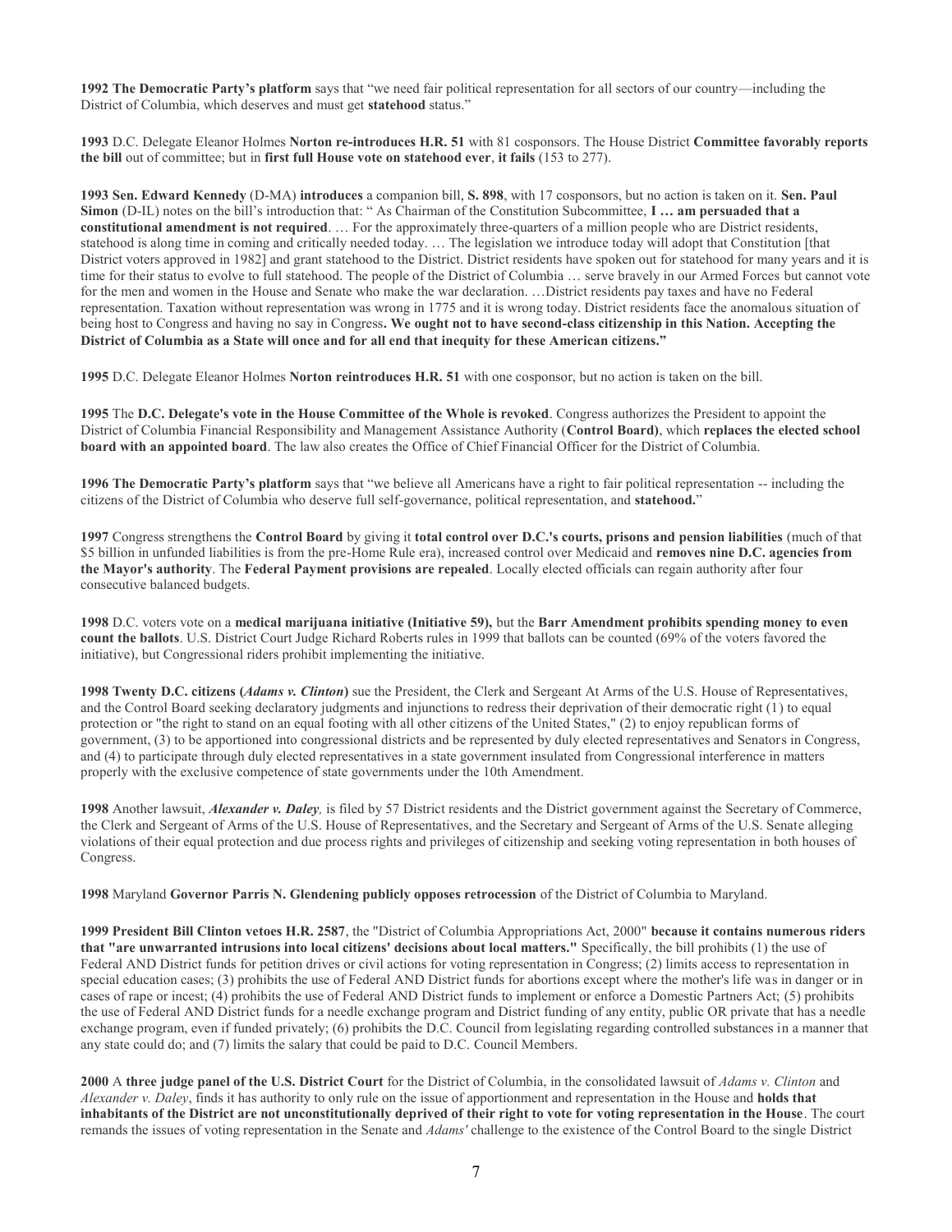Judge with whom the cases were originally filed, and that judge dismisses both claims. *Adams'* claim regarding the right to an elected state government insulated from Congressional interference is not directly addressed. **In his dissent, Judge Louis Oberdorfer finds the people of the District of Columbia are entitled to elect members of the U.S. House.**

**2000** A D.C. Superior Court jury finds statehood activists **Anise Jenkins** and **Karen Szulgit not guilty of "Disruption of Congress"** when they spoke out on July 29, 1999 in the House of Representatives against passage of the Barr Amendment that prohibited the implementation of D.C. Initiative 59. Ben Armfield was acquitted of a similar charge earlier in the year. Ms. Szulgit reflected on their 7-month ordeal saying: "Freedom isn't free. I look forward to the day when we stand together -- all the D.C. democracy advocates, our locally elected officials, and every member of Congress -- and finally address the unfinished business of the civil rights movement."

**2000** On the 40th anniversary of the founding of SNCC, the Unemployment and Poverty Action Committee (UPAC), of which **James Foreman** is president, petitions Congress to "grant immediate Statehood to the majority part of the District of Columbia."

**2000 The Democratic Party's platform** says that "(t)he citizens of the District of Columbia are entitled to autonomy in the conduct of their civic affairs, full political representation as Americans who are fully taxed, and **statehood**.**"**

**2001 The D.C. Democracy 7 are acquitted**. They were arrested on July 26, 2000 for "Disruption of Congress" in the House of Representatives Visitors' Gallery for allegedly chanting "D.C. Votes No! Free D.C.!" during a Congressional vote on the D.C. Appropriations Bill. Their first trial ended in a hung jury and mistrial.

**2001** The **Control Board** officially suspends its operations and **transfers home rule authority back to the elected Mayor and Council**  (although upon certain conditions occurring, the Control Board can be reactivated in the future).

**2001** The **Inter-American Commission on Human Rights of the Organization of American States** (OAS) rules on a 1993 charge brought by the Statehood Solidarity Committee and finds that the denial to D.C. citizens of equal political participation in their national legislature and the right to equality before the law is a violation of their human rights.

**2002** At the **Second World Social Forum** in Porto Alegre, Brazil, the **D.C. Statehood Green Party presents a petition calling for statehood**, democracy, and full rights under the U.S. Constitution for residents of the District of Columbia.

**2004** The **Inter-American Commission on Human Rights issues a report** finding that the **United States Government violates District residents' rights** by denying them participation in their federal legislature.

**2004** The demand for D.C. statehood is dropped from the Democratic Party platform at the suggestion of D.C. Delegate Eleanor Holmes Norton, vice-chair of the DNC Platform Committee.

**2005 The Parliamentary Assembly of the Organization for Security and Cooperation in Europe** (OSCE) passes a resolution calling on Congress to support equal voting rights legislation for D.C. residents.

**2005** The **U.S. Court of Appeals** for the District of Columbia holds in *Banner v. United States* that in **prohibiting a commuter tax on nonresidents** working in the District Congress was merely exercising the power that "the legislature of a State *might* exercise within the State" and **did not violate the equal protection or the uniformity clause of the Constitution.**

**2006** The **U.N. Human Rights Committee** finds that **D.C.'s lack of voting representation in Congress violates the International Covenant on Civil and Political Rights**, a treaty ratified by more than 160 countries, including the United States.

**2007 The Organization for Security and Cooperation in Europe's Office of Democratic Institutions and Human Rights** finds D.C.'s lack of equal congressional voting rights inconsistent with United States' human rights commitments under the OSCE Charter.

**2008** D.C. statehood continues to be missing from the Democratic Party platform.

**2009** Congress considers granting D.C. a vote in the House of Representatives. The Senate passes the bill with an **extraneous gun rights amendment added by Sen. Ensign** (R-NV) that strips the D.C. government of much of its authority to regulate guns. Nevertheless, Congress does not take any action on the Firearms Registration Act of 2008, which the D.C. Council passed in order to bring local gun laws into compliance with the Supreme Court decision in *Heller*. The House leadership pulls the bill. Despite having a Democratically controlled House and Senate, an amendment that would prohibit the District from providing money to any needle exchange program that operates within 1,000 feet of virtually any location where children gather is added to the House version of its 2010 appropriation bill (though finally deleted from the final bill).

**2009** The D.C. **Council creates a new Special Committee on Statehood and Self-Determination** chaired by Council Member Michael A. Brown. The Committee begins an extensive series of hearings on statehood and its ramifications. Led by Council Chair Vincent Gray, nine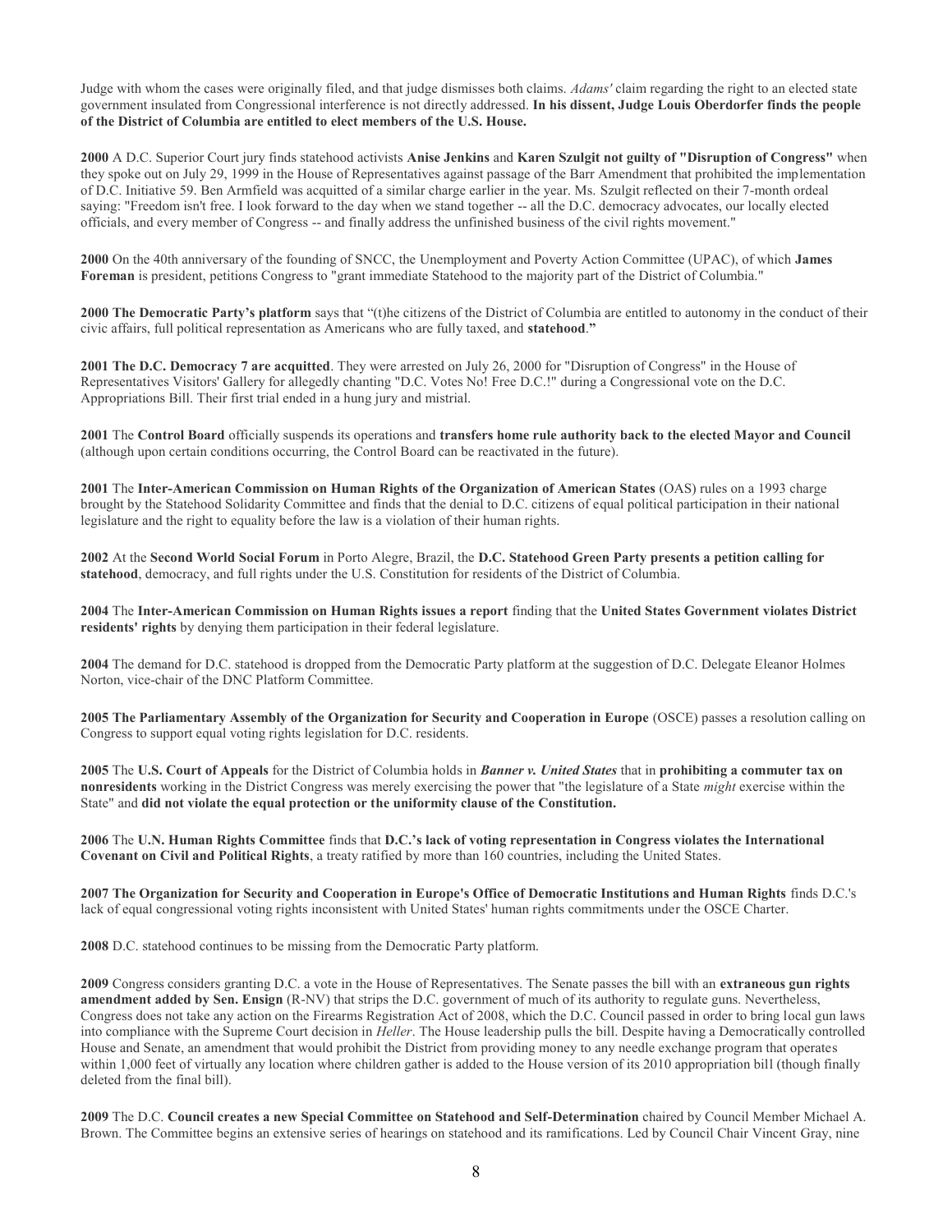members of the D.C. Council attend the 2009 Legislative Summit of the National Conference of State Legislatures in Philadelphia and promote statehood.

**2010** On March 26, U.S. Federal District Court Judge Richard M. Urbina upheld the gun laws that the District of Columbia Council passed to comply with the landmark 2008 *Heller* Supreme Court ruling that struck down the city's decades-old ban on handgun possession.

**2010** On April 20, the **Democratic leadership** of the House of Representatives **pulls the D.C. Voting Rights Act (with the Ensign Amendment**) before a scheduled vote on the floor, effectively killing it for this session of Congress after District residents and some Council Members object to loss of local legislative authority over firearms.

**2010** On April 29, Sen. Jon Tester (D-Mont.) and Sen. John McCain (R-Ariz.) introduce a standalone bill to make it easier to buy guns and ammunition in the District and to repeal local registration and firearm storage requirements.

**2011** On January 2**, Mayor Vincent Gray endorses D.C. statehood in his inaugural address** saying "in many ways, Washington is the greatest symbol of our nation's democracy. Yet, **we as Washingtonians continue to be the only people in our nation that remain shut out of that democracy.** ... That is why we cannot rest until we achieve true self-determination and become our nation's 51st state." He ends his speech with "(t)his is our city. ... we won't stand for disenfranchisement because we aspire to be the best democracy in the world. President Abraham Lincoln once said 'allow all the governed an equal voice in the government and that, and only that, is selfgovernment.' My friends, it is then and only then, that we can proclaim this nation's promise of justice for all finally has arrived in the District of Columbia."

**2011** On January 4, at the first legislative session of the newly elected Council, all Council Members co-introduce a resolution endorsing D.C. statehood and urging D.C.'s Delegate Eleanor Holmes Norton to introduce a statehood bill.

**2011** On January 5, the **House** of Representatives, now controlled by the Republican Party, **strips D.C. Delegate Eleanor Holmes Norton of her vote in the Committee of the Whole**.

**2011** On January 12, **D.C. Delegate Eleanor Holmes Norton introduces** 3 bills, the first of which is **H.R. 265**, the New Columbia Admission Act. Over the course of the year, 15 cosponsors are added.

**2011** On January 18, Chief Justice John Roberts of the U.S. Supreme Court denies a request for a stay in a challenge to the D.C. Board of Elections and Ethics' decision that a referendum to repeal the District of Columbia's Religious Freedom and Civil Marriage Equality Amendment Act of 2009 would violate the D.C. Human Rights Act and thus can't be the subject of a referendum. Since Congress had its 30 day period of review and chose not to act on the law, he finds that the Court is unlikely to grant certiorari.

**2011** On March 1, the **D.C. Council unanimously approves the "Sense of the Council on Calling on Congress to Admit the District of Columbia as the 51st State** of Union Resolution of 2011."

**2011** On March 30, on the **50th anniversary of the 23rd amendment** to the Constitution, **Mayor Gray** notes that **"No other U.S. jurisdiction is barred from spending its own taxpayer-raised funds as it sees fit**. However, the House has passed a continuing resolution that includes harmful anti-home-rule amendments that ban the District from using local funds on needle-exchange programs to prevent the spread of HIV/AIDS and for abortions for needy women. The school voucher programs also would be re-established against the will of the city -- a move that is unnecessary, as our traditional public schools are improving and charter schools are providing citywide choice. We hope the Senate will counter these regressive and draconian measures and allow the city to govern itself."

**2011** On April 11**, 41 D.C. residents** (dubbed the "D.C. 41 for 51"), including Mayor Vincent Gray and six members of the D.C. Council, **are arrested for sitting down in the street outside the Hart Senate Office Building** in an act of civil disobedience **to protest Congressional riders on the District budget bill** would prohibit the District from using its own funding to pay for abortions and require the District to invest in a school voucher program it does not want.

**2011** On April 15, April 18 and May 4, **14 more D.C. residents**, including D.C. Senator Michael D. Brown and Council Member Mary Cheh, are **arrested** in similar demonstrations. The May 4 demonstration follows a House of Representatives vote to permanently ban the use of D.C. tax money to pay for abortions of low-income women. The first to go to trial was **Advisory Neighborhood Commissioner Keith Silver** (SMD 6C06) who was arrested on April 18 and charged with "unlawful assembly --disorderly conduct." He was acquited in November 2011.

**2011** On June 16, a House Appropriations Subcommittee approves the **2012 D.C. budget** and included **a rider that would prohibit the District government from using its own funds to pay for abortion services for poor women**. Earlier in the year, much to the dismay and outrage of District residents and officials, President Obama agreed to this provision in a short term spending deal to get the larger Federal budget bill for the Treasury and other agencies passed.

**2011** On June 25, **twelve more D.C. residents**, including Trayon White, the Ward 8 representative on the D.C. State Board of Education,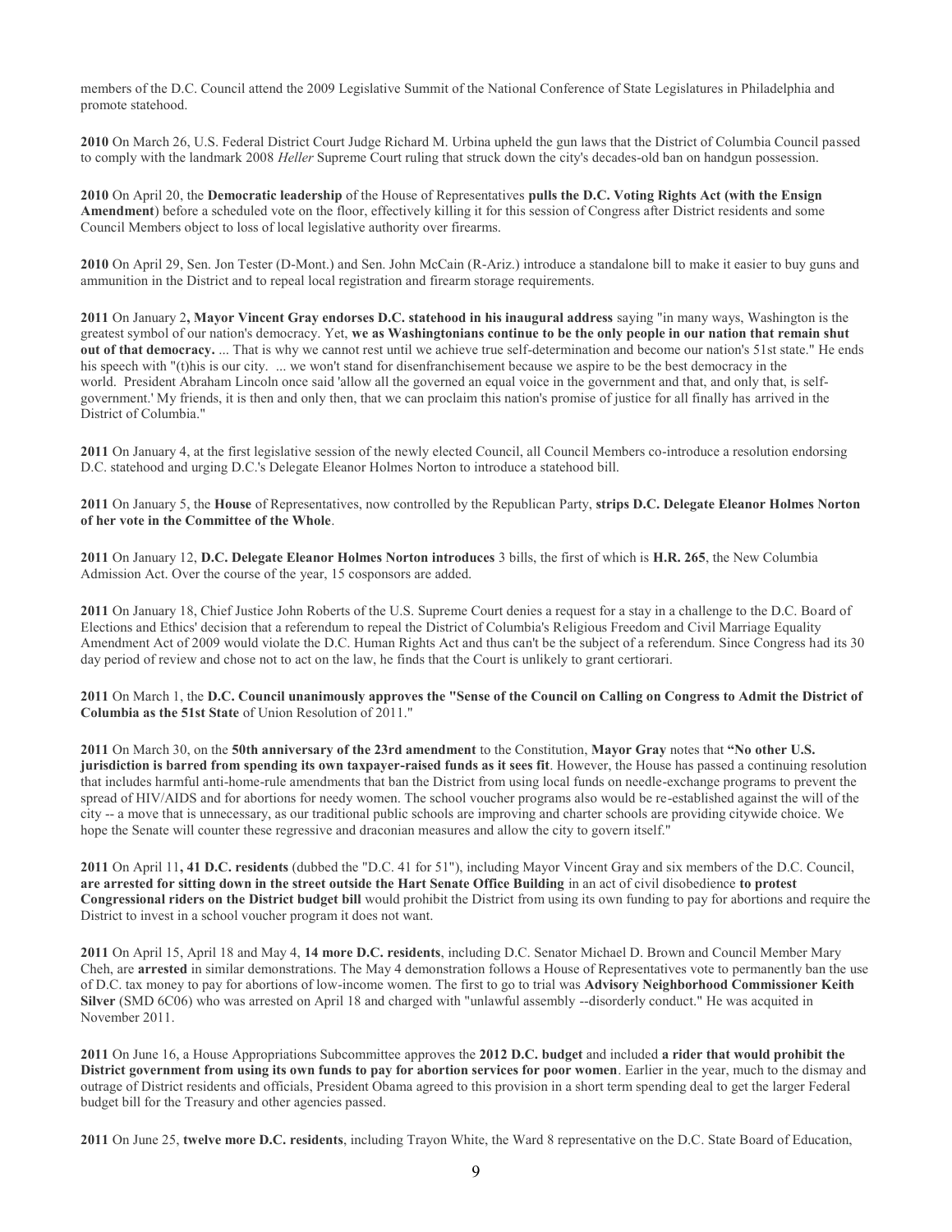Dr. Dennis Wiley and his wife Christina of the Covenant Baptist United Church of Christ, and former youth mayor Markus Batchelor, **are arrested for sitting down in front of the White House to protest D.C.'s lack of rights** and demanding that "President Obama, stand up for D.C." This brings to 72 the number of people arrested in 2011 for protesting the District's lack of voting rights, Congressional riders on the D.C. budget, and the need for D.C. statehood.

**2011** In July, House consideration of the District of Columbia's budget is postponed indefinitely because of a jurisdictional fight over issues related to the implementation of the Affordable Care Act ("Obamacare").

**2011** On November 10, the National Park Service **reopens the restored District of Columbia World War I Memorial on the Mall**. D.C. Delegate Eleanor Holmes Norton speaks out in opposition to efforts to make a memorial District residents paid for to honor the 29,000 D.C. residents who served, and 499 D.C. residents who died, in World War I a national World War I memorial. President Hoover dedicated the memorial on Armistice Day 1931 to the music of D.C.'s own John Phillip Sousa who conducted the Marine Band. The D.C. Council and the Association of Oldest Inhabitants of the District of Columbia have forcefully opposed the federalization of our local memorial.

**2011** Congress passes the fiscal year **2012 omnibus spending bill**, including the D.C. budget, and removes all riders except, for the second year in a row, a **rider prohibiting the District government from using its local taxes monies to pay for abortion services for poor District women**. This is something Congress can only do to D.C. and not to its own constituents in the 50 states.

**2012** On January 7, D.C.'s own, Glenn Leonard, Joe Coleman, and Joe Blunt, former lead singers with the Temptations, Platters, and Drifters respectively, joined by Ayanna Gregory and the Godfather of Go-Go, Chuck Brown, introduce *Stand Up for D.C***.**, a new anthem for the D.C. statehood movement, at a statehood fundraiser sponsored by the ACLU-NCA.

**2012** Over the course of the year, 13 more House members cosponsor H.R. 265.

**2012** On January 28, the Convention of the **Episcopal Diocese of Washington approves a resolution endorsing statehood** for the District of Columbia and forwarded the resolution to the General Convention of the Episcopal Church, U.S.A. that will be held in July 2012 in Indianapolis.

**2012** In February, D.C. Delegate Eleanor Holmes Norton convinces the Justice Department and Senate Judiciary Committee to remove a D.C. only provision from a bill that would have made it a federal crime to steal money or property of the District of Columbia, but not of any other state or local government.

**2012** On February 28, the **Prince George's County Council (Maryland), on its own initiative** because, as Vice Chairman Eric Olson says, "it is the right thing to do," **approves a resolution supporting admitting the District of Columbia as the 51st state.**

**2012** On April 18, 2012**, six George Washington University students** who are members of the DC Statehood Student Association **are arrested** by the Capitol Police for a nonviolent sit-down for D.C. statehood.

**2012** On May 17, **Rep. Trent Franks** (R-AZ), chair of the House Judiciary Subcommittee on the Constitution**, refuses to let D.C.'s Delegate Eleanor Holmes Norton speak on a** bill that would ban abortions in D.C. once a fetus is 20 weeks past fertilization, even though the bill **would only affect her constituents**. Sen. Mike Lee (R-UT) introduced a companion bill. On May 23, District residents flood Rep. Frank's congressional office with calls on a mock "D.C. Constituent Service Day." Last year, Rep. Franks also refused to let Delegate Norton testify on a bill to completely ban the use of local D.C. funds for abortions for poor women.

**2012** On May 17, the House or Representatives passes an amendment to H.R. 4310, the National Defense Authorization Act for Fiscal Year 2013, introduced by **Rep. Phil Gingrey** (R-GA). The amendment expresses the sense of Congress that active duty military personnel, who either live in or are stationed in Washington, D.C., should be exempt from existing D.C. gun control laws. D.C.'s Delegate Eleanor Holmes Norton noted no Federal law exempts active duty military personnel in their personnel capacity from otherwise applicable Federal, State or local firearms laws and asked why, if this is such a good idea, he isn't proposing to apply it in all 50 states. Contrary to Rep. Gingrey's assertions, she noted that a Federal district court and a Federal appeals court have upheld the District's gun control laws as they were revised after the Supreme Court's Heller decision.

**2012** On July 31, two-thirds of the House Representatives fails to approve a motion to suspend the rules to vote on H.R. 3803, the District of Columbia Pain-Capable Unborn Child Protection Act, introduced by **Rep. Trent Franks** (R-AZ), and the bill dies. D.C. Delegate Eleanor Holmes Norton declares: "The folks behind this bill care nothing about the District of Columbia. They have picked on the District to get a phony federal imprimatur on a bill that targets *Roe v. Wade*. Bills based on pain or principle would not target only one city that has no vote on a bill that involves only the residents of that city. Women have pulled the cover from a bill with a D.C. label, because they know an attack on their reproductive health when they see it."

**2012** July 7, the **General Convention of the Episcopal Church USA approves resolution Co33 endorsing Statehood for the District of Columbia**.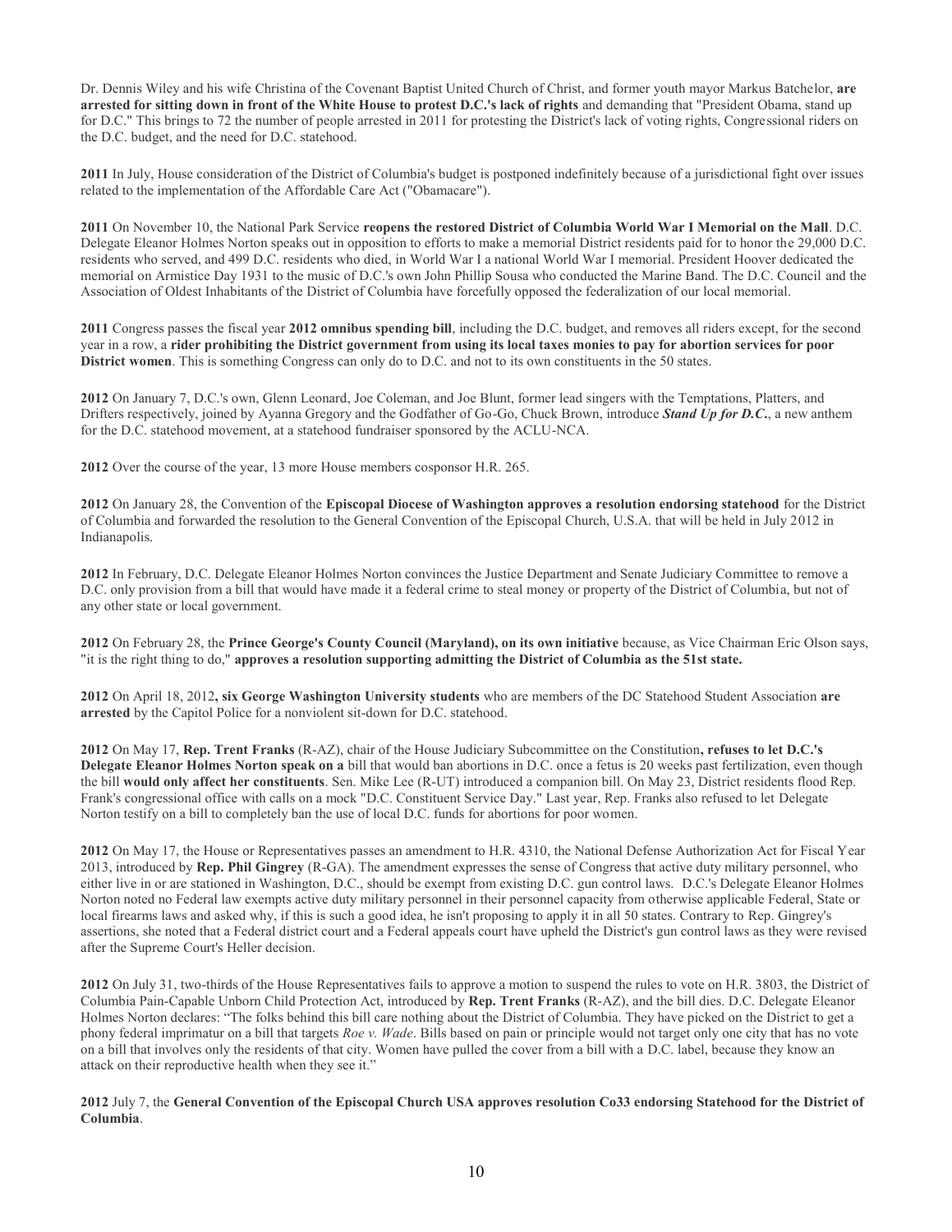**2012** September 4-5, 2012, the **Democratic Party omits D.C. statehood from the platform for the third time** despite last minute appeals from D.C.'s Mayor and the chair of the D.C. Democratic State Committee. Nevertheless, D.C. statehood activists lobby Democratic delegates, volunteers and the public to contact their Congressional delegations and urge them to support D.C. statehood.

**2012** On October 2, 2012, The D.C. Council unanimously votes to hold a **referendum to amend the District of Columbia's charter to authorize budget autonomy** (i.e. remove Congress from having to approve how District tax funds are spent). This "strategy" was "masterminded" by D.C. Vote and the D.C. Appleseed Center.

**2013** On January 4, 2013**, D.C. Attorney General Irv Nathan** sends letter to the D.C. Board of Elections and Ethics saying that he has **"serious reservations about the legality**" of trying to amend the Congressional budgetary oversight provisions of D.C. (Home Rule) Charter by referendum. At a hearing before the D.C. Board of Elections and Ethics on January 7, 2013, Attorney General Nathan asks the Board to reject the referendum as a ballot question, saying that Congress did not intend to let the Council alter Congress' affirmative role in the D.C. budgetary process when it gave the District limited home rule rights in 1973. On January 8, 2013, the District of Columbia Board of Elections and Ethics disagrees and votes unanimously to include the proposed charter amendment on the April 23, 2013 special election ballot.

**2013** On January 15, D.C.'s non-voting Delegate, **Eleanor Holmes Norton, introduces the New Columbia Admission Act in the 113th Congress**. It is co-sponsored by 15 House members. In her introductory statement she notes: "To be content with less than statehood is to concede the equality of citizenship that is the birthright of our residents as citizens of the United States. It is too late for the residents of the District of Columbia to make such a concession as we approach the 212th year in our fight for equal treatment in our country. This bill is the first I file in the 113th Congress, and it reaffirms our determination to obtain each and every right enjoyed by citizens of the United States by becoming the 51st State of the Union."

**2013** On January 24, 2012, **Senator Thomas Carper**, Chair of the Senate Homeland Security and Governmental Affairs Committee that has jurisdiction over the District of Columbia, **introduces S. 132, the New Columbia Admissions Act**, a companion bill to H.R. 292. S. 132 is **co-sponsored by** three senior Democratic senators, **Senators Richard Durbin** (D-IL), **Patty Murray** (D-WA) and **Barbara Boxer** (D-CA). In his introductory remarks, Sen. Carper says: "I believe we keep proposing and debating different solutions to the injustice imposed on District residents because we know in our hearts that the situation we have now and have tolerated for so long is not right. It is familiar, but it is not fair and not consistent with the values we all share as Americans. It is incumbent upon those of us who enjoy the right and the privilege of full voting rights to take up the cause of our fellow citizens here in the District of Columbia and find a solution."

**2013** On April 23, **D.C. voters approve the charter amendment to authorize budget autonomy** (46,788 votes in favor versus 7,411 against and 3,033 not voting 4 over votes). Only 11% of the registered voters vote in the election (and only 9% of registered voters approve the charter amendment).

**2013** At a May 1, 2013 benefit for the D.C. Volunteer Lawyers Project, **Vice President Joseph Biden** speaks about violence against women and then says **"By the way, there should be two senators from the state of D.C."**

**2013** On Friday, May 3, the **Hawaii State Senate** passed a resolution expressing its **support for a constitutional amendment that would grant full voting rights to D.C. residents**. As Martin Austermuhle noted on WAMU: "This isn't the first time that the Aloha State has sided with D.C. on the issue — Governor Benjamin Cayetano declared August 2002 to be District of Columbia Voting Rights Month, and in 1961 Hawaii was the first state to ratify the 23rd amendment to the U.S. Constitution, which granted D.C. residents the right to vote in presidential elections." The **Hawaii House of Representatives had previously approved the measure unanimously.**

**2013** On June 18, Rep. Jose E. Serrano (D-NY) becomes the 51st cosponsor of H.R. 292, the New Columbia Admission Act.

**2013** In their remarks at the June 19, 2013 dedication of the District of Columbia's gift of a statue of Frederick Douglass to the U.S. Capitol, **Senate Majority Leader Harry Reid** (D-NV) and **House Minority Leader Nancy Pelosi** (D-CA) **speak out for the rights of the people of the District of Columbia**. Senator Reid announces "It is just and proper that more than 600,000 residents of D.C. should have a statue in the Capitol ... Washington, D.C. residents deserve the same right to self-government as any other state. The District of Columbia deserves statehood. And to show how serious I am about this, I signed my name as a cosponsor to legislation to achieve this." Rep. Pelosi says "While the District deserves to have two statues in the Capitol, like the states, since its residents pay federal taxes and have fought and died in every American war, a statue depicting Frederick Douglass could not be a more apt representative for the people of D.C. Douglass fought for District residents to have self-government and Congressional representation, a fight our Caucus carries on today."

**2013** At a rally on August 24, at the D.C. World War I Memorial on the National Mall, D.C. Mayor Vincent Gray, our Congressional delegation, and others hold a rally for D.C. statehood as part of the events leading up to the celebration of the 50th anniversary of the 1963 March on Washington. Fifty years after this famous march for jobs and justice, the people of D.C. are still denied the right to liberty and self-government. Dr. Martin Luther King, Jr.'s dream of equal rights and liberty for all Americans remains unfinished!

**2013** The **District of Columbia government is threatened with the possibility of being shutdown as of October 1, 2013**, as Congress has not passed an appropriations bill for the District of Columbia. Mayor Vincent Gray writes the Federal Office of Management and Budget and declares that all District government employees should be considered "essential." D.C. Attorney General Irv Nathan determines that the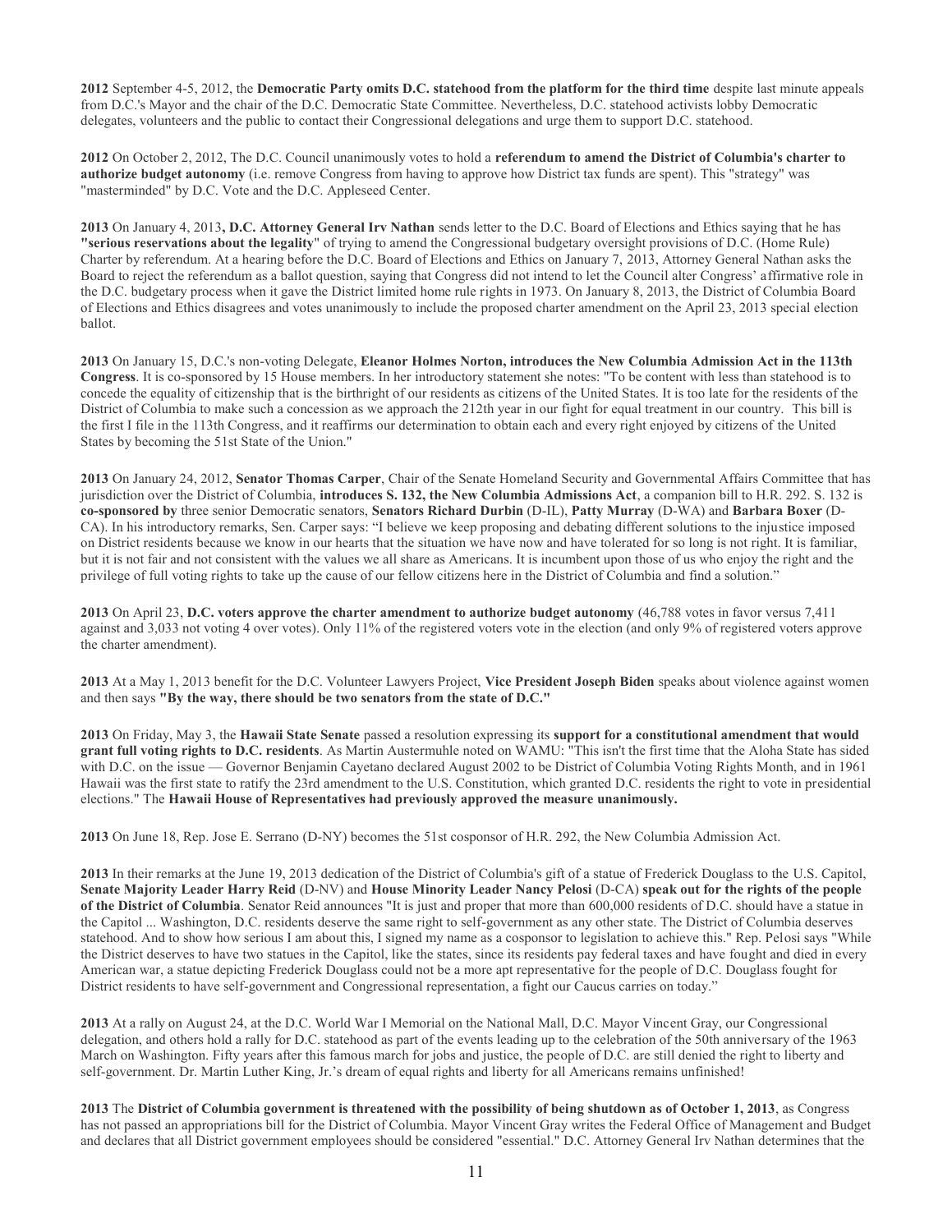District government can use its contingency fund to fund government operations, at least for a short time, if Congress further delays passing an appropriations bill or continuing resolution. Congress ends the shutdown after 16 days, just before the contingency fund runs out. However, to conserve funds, the District government delays making some major payments such as its quarterly payment to Metro for transit services.

**2013** On November 21, the Council of Churches of Greater Washington's annual Fall Forum focused on "Statehood for the District of Columbia – Why It is Owed to Us and How Houses of Worship can Assist in the Statehood Process."

**2014** On January 8, **Rep. Trent Franks**, Chair of the House Judiciary Committee's Subcommittee on the Constitution and Civil Justice, **refuses to grant D.C.'s Delegate Eleanor Holmes Norton the courtesy of being able to testify on H.R. 7**, the No Taxpayer Funding for Abortion Act, which would apply only to her constituents. The bill would permanently prohibit the District of Columbia from spending its local funds on abortion services for low-income women, and define the D.C. government as part of the federal government for the purposes of abortion. On January 9, the **D.C. Democratic State Committee approves a resolution expressing its outrage at the bill and Rep. Frank's refusal to let D.C.'s elected delegate testify** on the bill.

**2014** On February 13, D.C. Senator Paul Strauss speaks on D.C. statehood at The Creative Coalition's Voices of Impact dinner and recruits noted Hollywood artists to film public service announcements supporting D.C. statehood.

**2014** On February 28, at the **Democratic National Committee's Winter Meeting** in Washington, D.C., D.C.'s Democratic National Committeewoman Estell Lloyd introduces a resolution endorsing statehood for D.C. at the meeting of **DNC's Eastern Caucus (**DNC members from Connecticut, Delaware, D.C., Maine, Maryland, Massachusetts, New Hampshire, New Jersey, New York, Pennsylvania, Puerto Rico, Rhode Island, Vermont, the Virgin Islands, and Democrats Abroad) and the resolution passes! On March 1, the **DNC's LGBT Caucus, Black Caucus, and Ethnic Coordinating Council all pass resolutions endorsing D.C. statehood**.

**2014** On March 13, the **New Hampshire House passes "a resolution** expressing its support for the right of residents of the District of Columbia to be fully represented in the Congress of the United States of America," in a 145-133 vote. In a letter to the Concord Monitor*,* **D.C. Senator Michael D. Brown** writes that New Hampshire legislators should actually be pushing for statehood, not voting rights as "(v)oting rights granted by Congress can be taken away and will not resolve the current inequity of no budget or legal autonomy for District of Columbia. Only statehood is permanent and provides equality that is a prerequisite of our democracy."

**2014** On May 19, U.S. District Court **Judge Emmet G. Sullivan rules** that the **Local Budget Autonomy Act of 2012, and the related April 23, 2013 referendum, is unlawful,** as it violates the Home Rule Act and the Anti-Deficiency Act, and permanently enjoins its enforcement. He notes that "(a)lthough the Council of the District of Columbia, the Mayor, and this Court are powerless to grant to the residents of the District of Columbia the full budget autonomy that they have demanded for almost forty years to spend *their* revenue collected from *their* local taxes and fees, the United States Congress and the President of the United States are -- without a doubt - empowered to do so." D.C. journalist Tom Sherwood notes "(n)ow , advocates for flat-out statehood feel it's time to once again pursue that goal, saying it's the only way to go. ...Unless the Appeals Court delivers a huge surprise, we're pretty much at the end of suing for rights we should have."

**2014** July 21, at a town meeting on the My Brother's Keeper initiative at Walker Jones Education Campus in Washington, D.C., **President Barack Obama says he support statehood for D.C**. "I'm in D.C., so I'm for it. I've been for it for quite some time. I've long believed that folks in D.C. pay taxes like everybody else. They contribute to the overall well-being of the country like everybody else. They should be represented like everybody else."

**2014** September 15, **Sen. Thomas Carper** (D-DE), chairman of the Senate Homeland Security and Governmental Affairs Committee and sponsor of S. 132, the New Columbia Admission Act, **holds the first hearing in twenty years on statehood for the District of Columbia.**

**2015 D.C. Delegate Eleanor Holmes Norton reintroduces the New Columbia Admission Act with a record number of original cosponsors - 93!** In her introductory remarks, she states: ""Statehood is the only alternative for the citizens of the District of Columbia. To be content with less than statehood is to concede the equality of citizenship that is the birthright of our residents as citizens of the United States. That is a concession no American citizen has ever made, and one D.C. residents will not make as they approach the 214th year in their fight for equal treatment in their country. **This bill reaffirms our determination to obtain each and every right enjoyed by citizens of the United States, by becoming the 51st State in the Union."**

**2015** On June 25, **Sen. Thomas Carper reintroduces the New Columbia Admission Act**, a companion bill to H.R. 317**, in the Senate with a record number of original cosponsors (17**). Sen. Carper noted that his committee's September 15, 2014 hearing "helped reinvigorate the conversation in Congress and across the country about equality and fairness for District residents. It is my hope that this bill will help continue that important dialogue."

**2015 On** August 2, HBO television host John Oliver introduces millions of Americans to the people of D.C.'s second class citizenship and why the District of Columbia should become a state.